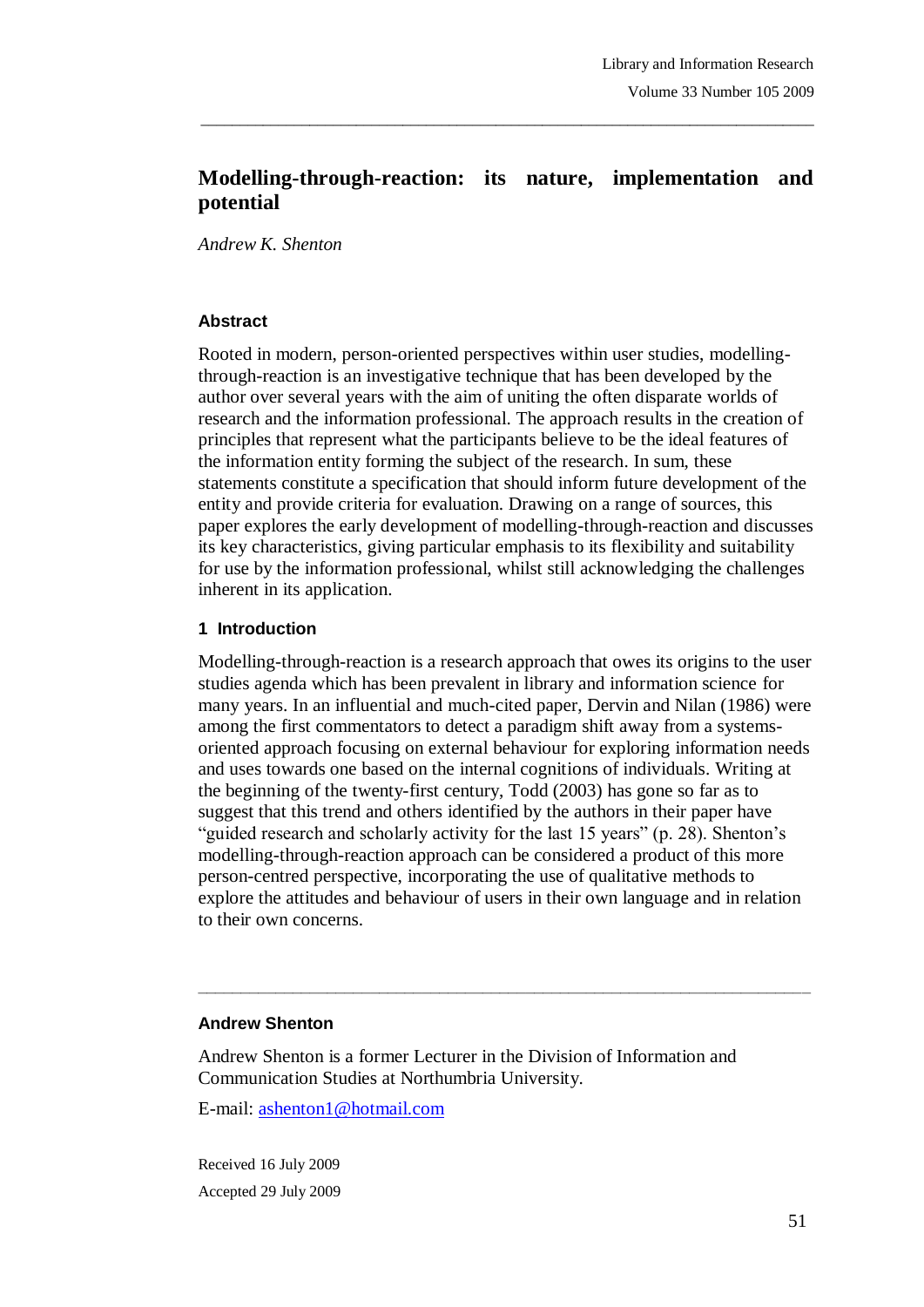Part of the inspiration for modelling-through-reaction came from the need to bridge the gap between research and information practitioners. Undoubtedly, much of the published research in LIS holds little appeal for information professionals. As Eve and Schenk (2007) appreciate, very often for these people, research may seem irrelevant to their real areas of interest, and the contents of academic journals look "dry and impenetrable" to them (p. 22). This is despite the fact noted by MacDonald (2007) that, with the backgrounds of many librarians lying in the humanities rather than mathematics or the "hard" sciences, they may well feel more comfortable with qualitative work, and the shift in this direction, at least insofar as user studies is concerned, should favour them. In recent years, much of Shenton's work has concentrated on uniting the domains of research and practice. With Jackson, he has explored the interaction between the study of information behaviour and the teaching of information literacy by information professionals (Shenton and Jackson, 2007), alerted practitioners to the journals in which research on information behaviour is frequently found so that they may stay up-to-date with the latest work (Shenton, in press c) and encouraged researchers to publish their projects in professional periodicals, as well as scholarly journals (Shenton, in press b).

\_\_\_\_\_\_\_\_\_\_\_\_\_\_\_\_\_\_\_\_\_\_\_\_\_\_\_\_\_\_\_\_\_\_\_\_\_\_\_\_\_\_\_\_\_\_\_\_\_\_\_\_\_\_\_\_\_\_\_\_\_\_\_\_\_\_\_\_\_\_\_\_\_\_\_\_\_\_\_

The modelling-through-reaction approach seeks to reduce further the gap between researchers and practitioners by offering an investigative method that is easy to implement and which focuses on matters of genuine interest to information workers and the users they serve. In a passionate recent article, Clarke (2009) asserts, "If we as librarians want to heighten our profile we need to bond with our users and provide the type of service they need and demand". Although Clarke's piece was written several years after work began on the modelling-throughreaction method and her comments are made specifically in relation to her own experience as an information professional, rather than a particular research agenda, her attitude encapsulates in the most fundamental terms the rationale for the development of the modelling-through-reaction approach.

### **2 Early development**

Essentially, modelling-through-reaction explores the views of both users and nonusers of an information entity, such as an organisation, service, resource or product, so as to model what, in their eyes, would form its ideal characteristics. The technique has evolved in stages over the course of the last three years. An embryonic form was pioneered for a project designed to reveal the attitudes of pupils to their library in a high school in northern England (Shenton, 2008a). The brand of modelling-through-reaction employed in that study, however, was devoted exclusively to the negative responses of the participants – it concentrated entirely on how they thought the existing library could be improved. Ultimately, the researcher was able to formulate from the data collected six key principles that should be considered by managers for the development of the library and which may be adopted as criteria for the evaluation of that library in the future. On the basis of the ideas of pupil participants, the ideal school library was regarded as one: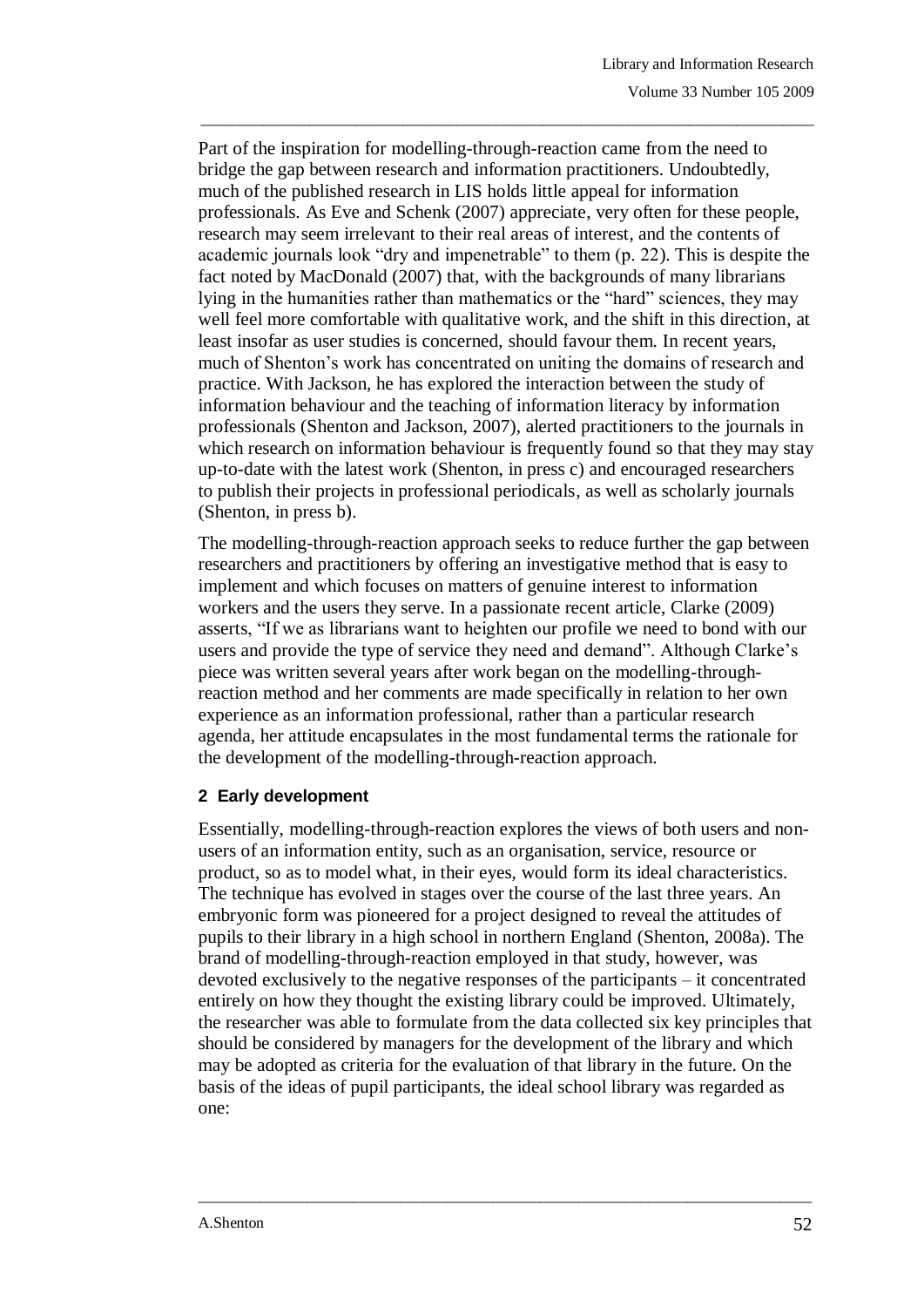- a) that offers abundant, useful and stimulating stock;
- b) where the organisation of books is helpful and intuitive to use;
- c) in which books can be borrowed at any time of the day;
- d) whose ambience is welcoming and appropriate for youngsters wanting to use the area for different reasons;

\_\_\_\_\_\_\_\_\_\_\_\_\_\_\_\_\_\_\_\_\_\_\_\_\_\_\_\_\_\_\_\_\_\_\_\_\_\_\_\_\_\_\_\_\_\_\_\_\_\_\_\_\_\_\_\_\_\_\_\_\_\_\_\_\_\_\_\_\_\_\_\_\_\_\_\_\_\_\_

- e) where staff can empathise with young people;
- f) that is accommodated in a dedicated space.

The idea of pupil feedback providing an input into the process of assessing a school library is by no means novel, of course. Indeed, Barrett and Douglas (2004) note in general terms the role of evidence from users and non-users in "evaluating the extent to which the library impacts upon the school" (p. 72) but the notion of using youngsters' ideas to formulate specific criteria that reflect their own priorities is rather more unusual.

Whilst the approach employed in the project elicited data that proved more than adequate for the satisfying of the study aims and objectives, the use of "negative data" in the way that was applied would not meet with universal approval. In this respect, the pertinent arguments of Donald Urquhart, the renowned innovator in document delivery services and who may be considered to take a dissenting line, should at least be acknowledged. In an influential treatise on the nature of librarianship, Urquhart (1981) is sceptical of research addressing what "users think they want, or what they think they would do in some hypothetical situation" and dismisses data relating to these areas as "not objective" (p. 17). Nevertheless, it must be recognised that Urquhart's stance is symptomatic of the era in which it was taken, before the widespread acceptance of qualitative methods. Urquhart is keen that researching librarians adhere to the stipulations of scientific method in a quest for objectivity but modelling-through-reaction and indeed much of today's wider user studies agenda are less concerned with objectivity than with gaining an appreciation of the subjective worlds of information users. Thus, to assess in terms of objectivity a project that emphasises internal cognitions is to apply an inappropriate criterion for its evaluation.

A second project employing the modelling-through-reaction approach with young people broadened the line of questioning, here in relation to the Teletext information service. As well as asking, "If you don't use Teletext, why is this?", the researcher incorporated a "positive" element, probing the reasons why pupils who used Teletext did so, and what benefits they felt the resource offered. The inspiration behind this strand came from work on "willingness to return" by Turner and Durrance (2005), who have suggested that the success, from the client's perspective, of the reference interview in a library can be measured by ascertaining the willingness of the individual to return to the same member of staff on a future occasion. Extending this theme, Shenton (2008b) has recommended that, by employing focus groups or individual interviews, the researcher can uncover what it is about the library that makes youngsters go back to it with a view to gaining insight into "the difference that the library makes to their quality of life". The underlying principle was then transferred to Teletext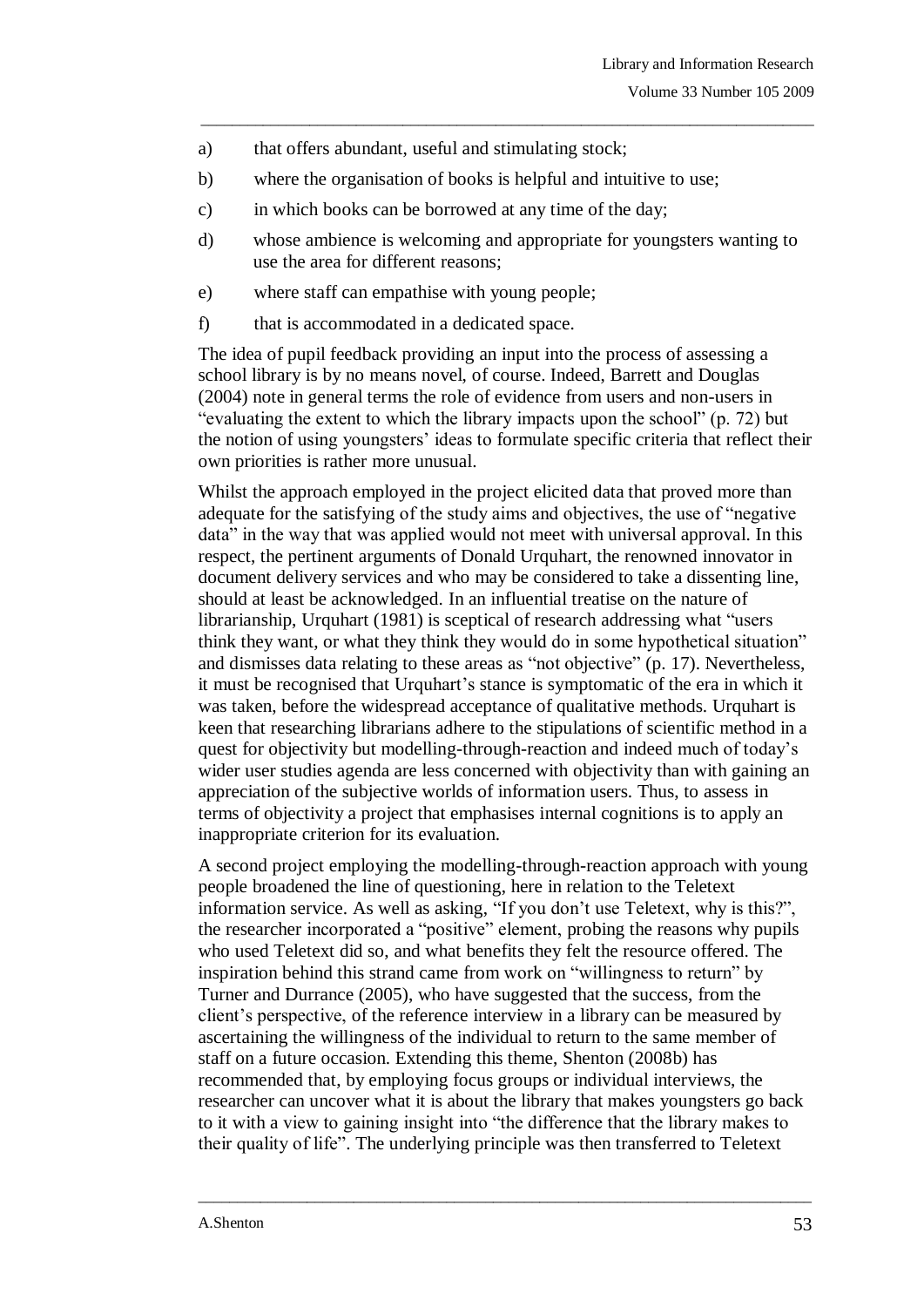use. In a previous article dealing with modelling-through-reaction, Shenton (in press a) explains how, in such situations, the aim of the double-pronged strategy is to prepare principles emphasising the desirable characteristics of the resource and converting perceived weaknesses into positive statements in order to produce an overall specification embodying the requirements of users.

\_\_\_\_\_\_\_\_\_\_\_\_\_\_\_\_\_\_\_\_\_\_\_\_\_\_\_\_\_\_\_\_\_\_\_\_\_\_\_\_\_\_\_\_\_\_\_\_\_\_\_\_\_\_\_\_\_\_\_\_\_\_\_\_\_\_\_\_\_\_\_\_\_\_\_\_\_\_\_

The "Teletext" study was intended as the first stage within an ambitious project that would also explore pupil attitudes to the Internet, CD-ROM and the school's intranet, and use the cumulated data to model the ideal electronic information resource. The first phase was much less successful than anticipated, however, and the failure revealed a key shortcoming in the modelling-through-reaction method – the participants must have at least some knowledge of the entity in question so that an informed opinion can be expressed. The project fell short of expectations because very few of those sampled knew sufficient about Teletext. In the light of the fact that an earlier study at the same school (Shenton, 2007c) had shown the use of Teletext to be minimal among the teenagers, this possibility should probably have been recognised from the outset. A major difference between the "willingness to return" approach put forward by Shenton (2008b) and the line taken in the "Teletext" investigation was that, in the latter, no attempt was made to recruit enthusiastic users. Still, the problem of unfamiliarity should not be assumed to imply that non-users cannot make a significant contribution to research based on the modelling-through-reaction approach. On the contrary, in the previous work on attitudes to the school library, useful data were elicited from some twenty-two pupils who indicated that they "never" used the facility. Rather than being ignorant of the library, these youngsters were well aware of it and were very clear in their justifications for ignoring the facility. Although they may have lacked an understanding of its more detailed characteristics, their lively opinions on how the library could be made more attractive to them could form a helpful input into the design of an improved service. More broadly, drawing on the ideas of users and non-users in concert can provide a richness in the data collected within a project that would be absent if only the former were sampled. The main challenge may well lie in finding the most effective method of recruiting as participants non-users, who may be tempted to dismiss research concentrating on something that they do not exploit as "nothing to do with me". The problem of involving non-users has for many years perplexed researchers undertaking projects into the use of libraries. One of the most imaginative solutions was reported by Murray (1985) in the mid 1980s. Acknowledging the need to approach youngsters beyond, as well as within, the library, she recounts how the questionnaire prepared was distributed in environments as diverse as three shopping malls, a pinball arcade and a community swimming pool.

### **3 The versatility of modelling-through-reaction**

A significant strength of the modelling-through-reaction approach lies in its flexibility in terms of both the entities that may be scrutinised and the nature of the participants from whom data may be collected. Shenton (in press a) has, in the past, noted its particular suitability with regard to young people, as it allows them to discuss their attitudes to a concrete matter. The task of devising the abstract principles that form the research outcomes falls entirely on the shoulders of the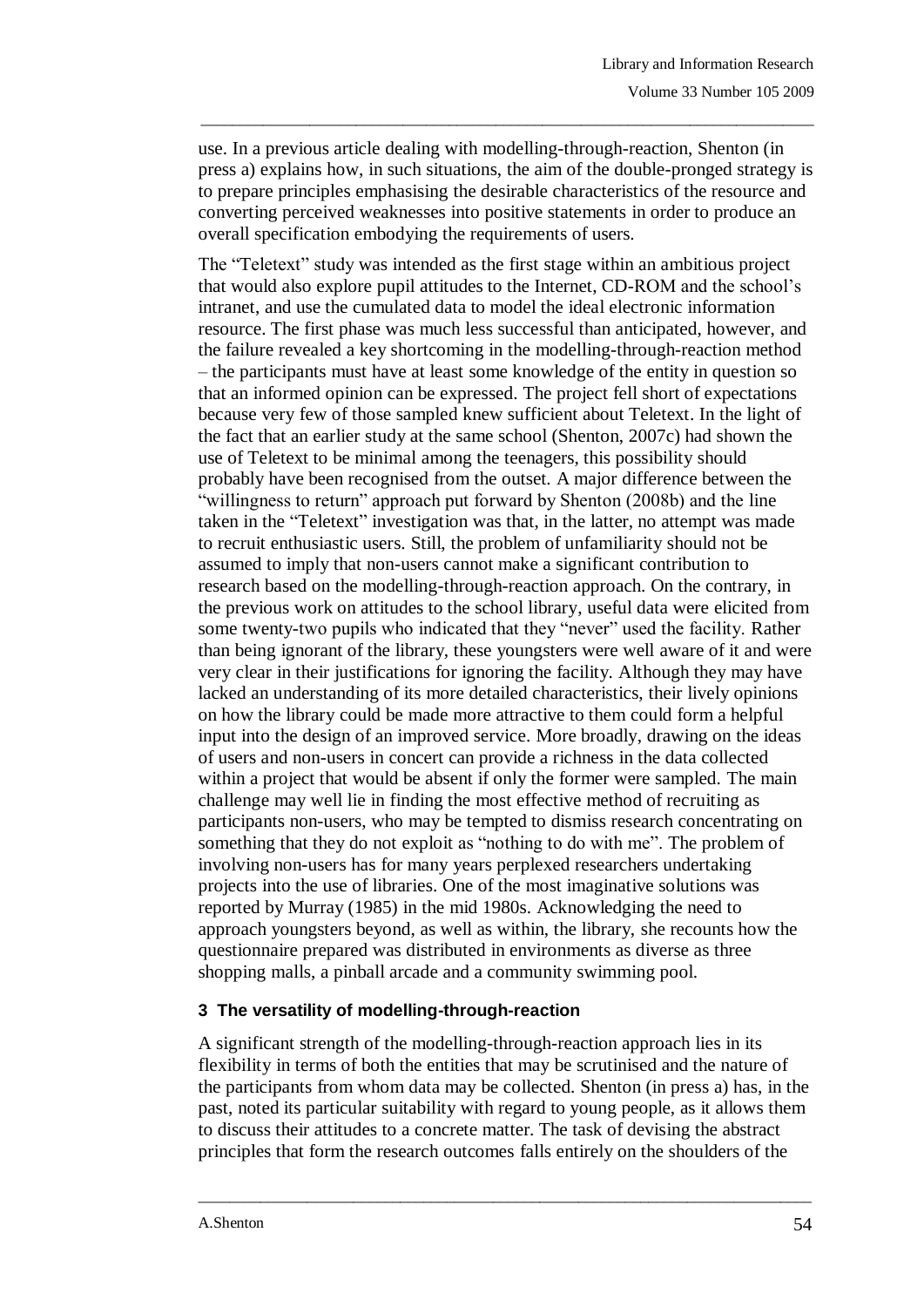researcher. The language in which the questions are framed can easily be made suitable to the age of the child. When working with young children, for example, the foci may be as straightforward as why those who do use the school library go to it, what they like about it and what they would want to be different about the library, whilst non-users may be asked why they ignore it and what would attract them if changes were made. There is no reason, of course, why modellingthrough-reaction should be limited to the LIS field. It could, for example, be extended to address learning programmes and courses in Further and Higher Education.

\_\_\_\_\_\_\_\_\_\_\_\_\_\_\_\_\_\_\_\_\_\_\_\_\_\_\_\_\_\_\_\_\_\_\_\_\_\_\_\_\_\_\_\_\_\_\_\_\_\_\_\_\_\_\_\_\_\_\_\_\_\_\_\_\_\_\_\_\_\_\_\_\_\_\_\_\_\_\_

Although early studies using the modelling-through-reaction approach have been of the one-off variety, sampling youngsters in a given school at a certain time, if the researcher is attempting to develop principles for an ideal school library that have a measure of constancy over time, it may be appropriate to take a longitudinal perspective, repeating the study after, say, a five-year period has elapsed, when all the pupils taking part in the original project will have moved on and general principles for an attractive library in the eyes of users can be constructed from the totality of the data in both studies. In defining his "principles of librarianship", Urquhart (1981), however, attaches great importance to their immutability. He writes, "they should not be changed by the passage of time or technological developments" (p. 10). Anyone subscribing to this argument may expect that if principles were to be evolved from two different studies separated by several years, there would be few differences between them and thus there is very little need for a longitudinal element.

Even where the focus of the research is, for example, the ideal public library, it is possible that the particular organisation under scrutiny may vary from one participant to another. A study may initially concentrate, for example, on a named public library but, in a secondary phase, the insights that have already emerged may be explored with reference to users and non-users of other libraries in the area. Such research may seem to run the risk of failing to give sufficient attention to the various contextual factors that may affect users of different libraries but confirmatory work of this kind is not uncommon in LIS. Friel (1995), for instance, has explored the suitability of Kuhlthau's Information Search Process model specifically in relation to low-achieving students, and Kuhlthau herself has investigated the appropriateness of her original model to different groups of library user (Kuhlthau *et al*, 1990). Similarly, Ellis developed his first model of information-seeking with social scientists (Ellis, 1989), and then compared the patterns he had identified with those pertaining to research physicists and chemists (Ellis, Cox and Hall, 1993) and, later, industrial scientists (Ellis and Haugan, 1997). More recently, after delineating the various ways in which the word, "information", was understood by school pupils in north-east England (Shenton, 2002), Shenton has undertaken collaborative work with Nesset and Hayter to ascertain the relevance of his original set of constructs to Canadian elementary school pupils (Shenton, Nesset and Hayter, 2008).

The application of a modelling-through-reaction strategy can lead to a range of insights into the information needs/wants that participants either actually meet or would like to satisfy using the entity in question. Illumination of the second kind may lead to an understanding of what commentators such as Faibisoff and Ely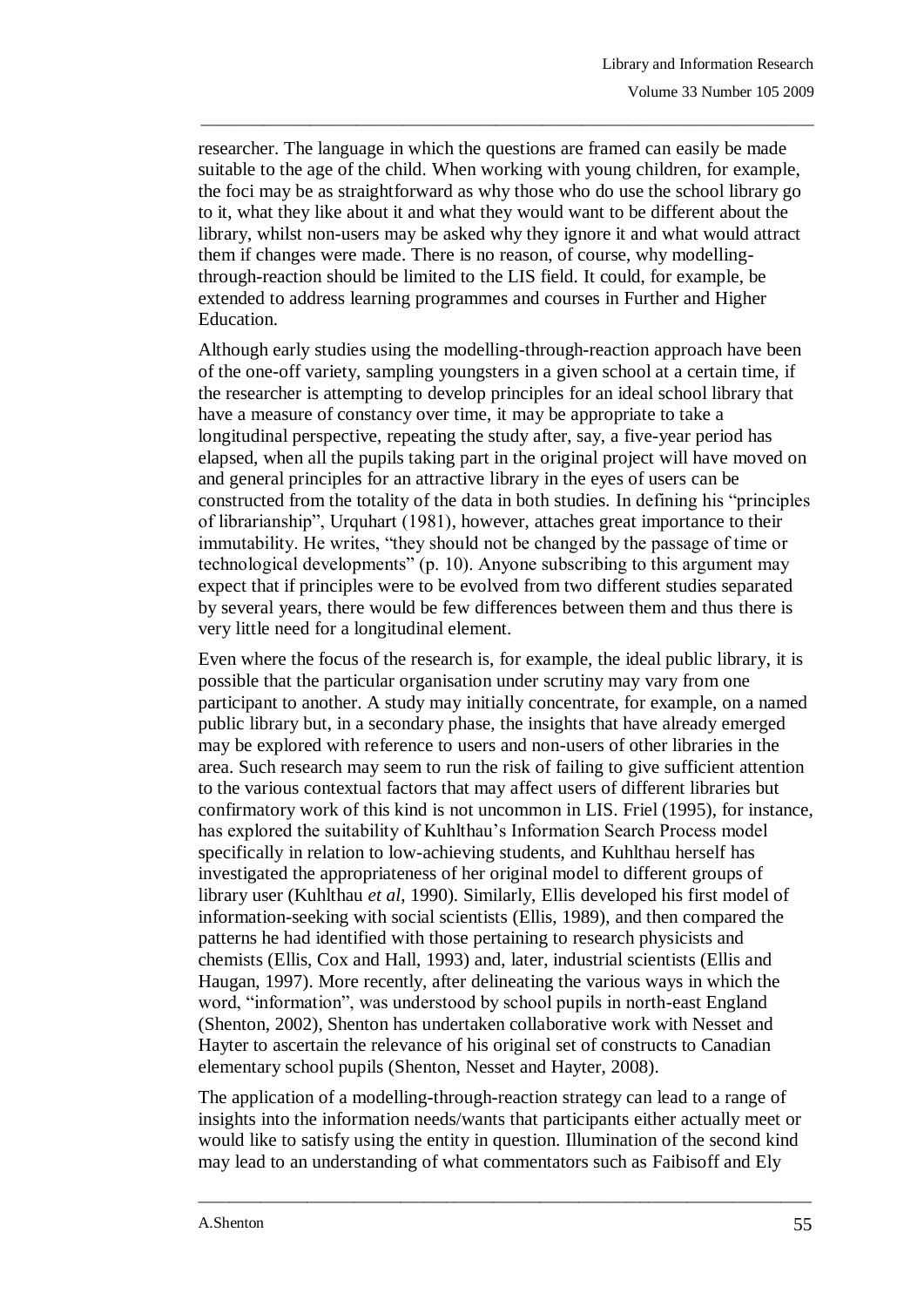(1976, p. 3), Cronin (1981, p. 40) and Nicholas (2000, p. 23) term "unexpressed" needs – needs of which the individual may be aware but has not acted upon. There is a clear overlap between modelling-through-reaction and the well established help chain strategy for researching information needs. Shenton (2009) reports how, in the latter, the way in which a particular library or resource centre, for example, has assisted the user in fulfilling a certain information need is investigated, with attention initially directed to the individual's interaction with the organisation, rather than on the need itself. In view of the great divisions of opinion with the LIS community surrounding the differences in nature between information needs and information wants, it would be unwise of the researcher to call on participants to make any such distinctions themselves. This means, however, that, in looking to make sense of the data at a later stage, the analyst may be faced with the challenging task of creating such separations unaided, although by no means all commentators feel it necessary even to make a distinction. In her own research, Gratch (1978) subsumes information wants within the construct of information needs, and Reuter's (2007) belief that such needs include "gratifications" (p. 139) would appear to blur the categories. An acclaimed work by Williams (1965) draws attention to another situation that highlights the problems inherent in the needs/wants separation. He recognises how, despite its apparent frivolity, the reading of what he terms "ephemeral writing" can meet an important need in times of "illness, tension, disturbing growth as in adolescence, and simple fatigue after work" (p. 193).

\_\_\_\_\_\_\_\_\_\_\_\_\_\_\_\_\_\_\_\_\_\_\_\_\_\_\_\_\_\_\_\_\_\_\_\_\_\_\_\_\_\_\_\_\_\_\_\_\_\_\_\_\_\_\_\_\_\_\_\_\_\_\_\_\_\_\_\_\_\_\_\_\_\_\_\_\_\_\_

## **4 Caveats**

Modelling-through-reaction is undoubtedly ill suited for the designing from scratch of entities that are radically new, since it takes as its starting point the perspectives of participants on something already in place. It is much better equipped for providing a means of redeveloping or re-orientating an existing entity.

It must be understood, too, that what is learnt from a modelling-through-reaction study should provide only one input into a future course of action pursued by senior managers. In an old but still pertinent article, Bradshaw (1972) investigates the concept of "normative need", which he describes as "what the expert or professional, administrator or social scientist defines as need in any given situation" (p. 640). The phenomenon of "dormant need" identified by Nicholas (2000) and also discussed, using different terms and with reference to a diversity of scenarios, by commentators such as Dervin (1976), Faibisoff and Ely (1976), Derr (1983), Cronin (1981), Green (1990), Nicholas (2000) and Shenton (2007b), can be considered a justification for responding to normative needs, since users themselves may not necessarily be aware of all their needs. It is instructive to note that Walter's oft-cited study of children's information needs (Walter, 1994) is based entirely on a normative perspective. Although the extent to which the manager of a library or information unit must strike a balance between catering for the needs/wants of participants and meeting the normative needs stipulated by an external expert may appear to be a key challenge, early work using the modelling-through-reaction approach suggests the correspondence of the two may be closer than one might expect. Each of the six principles formulated in the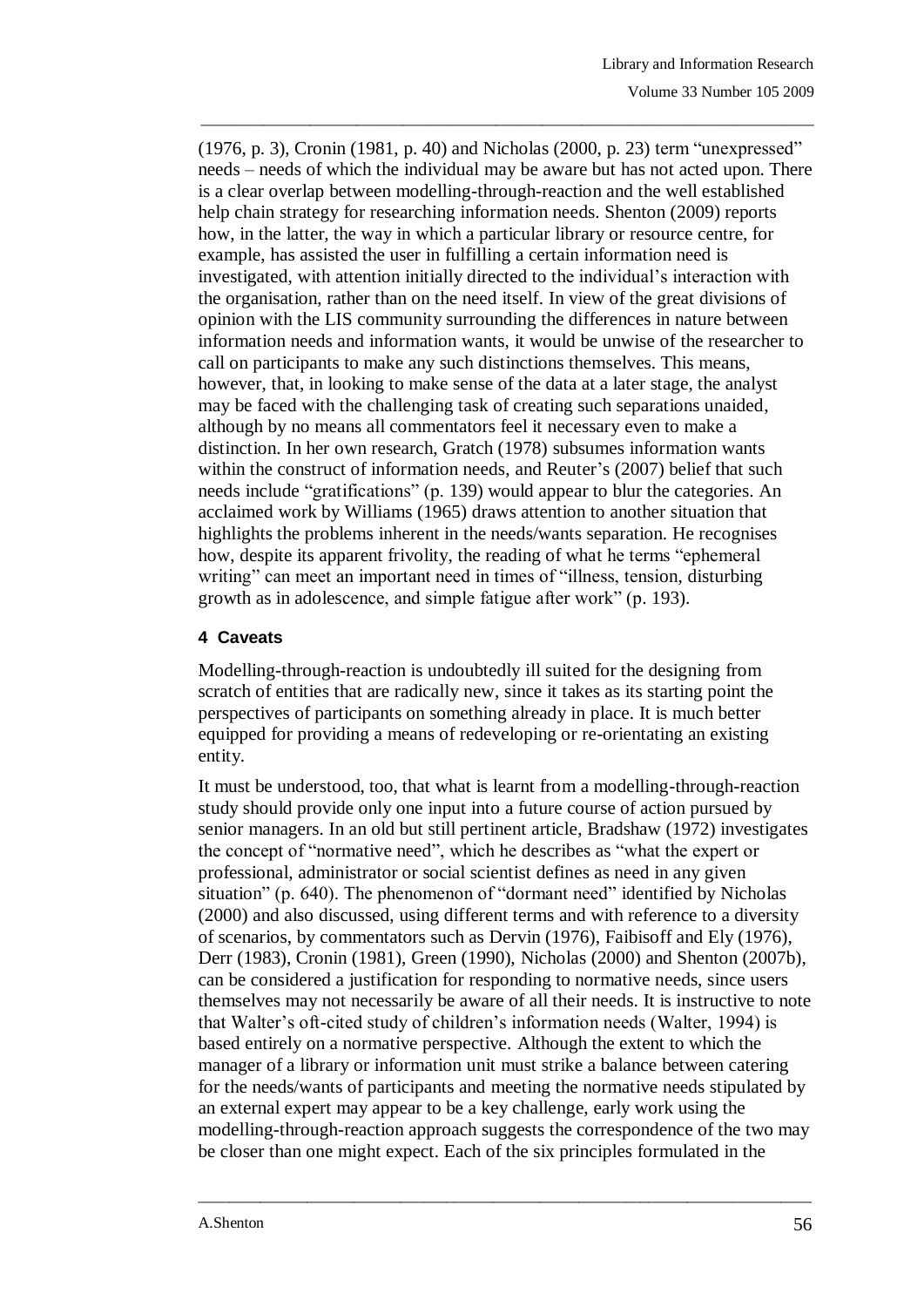school library project covered earlier may be understood, to either a greater or lesser degree, in terms of one or more of the four problematic areas for school libraries noted by Phil Jarrett, HMI subject Advisor for English (Jarrett, 2006). The appropriate relationships are shown in Table 1.

\_\_\_\_\_\_\_\_\_\_\_\_\_\_\_\_\_\_\_\_\_\_\_\_\_\_\_\_\_\_\_\_\_\_\_\_\_\_\_\_\_\_\_\_\_\_\_\_\_\_\_\_\_\_\_\_\_\_\_\_\_\_\_\_\_\_\_\_\_\_\_\_\_\_\_\_\_\_\_

| Pupil principles for the ideal school library                                                             | Jarrett's<br>problematic<br>areas                   |
|-----------------------------------------------------------------------------------------------------------|-----------------------------------------------------|
| It offers abundant, useful and stimulating stock                                                          | Funding;<br>resources                               |
| The organisation of books is helpful and intuitive to use                                                 | Resources [and<br>their<br>management];<br>staffing |
| Books can be borrowed at any time of the day                                                              | <b>Staffing</b>                                     |
| The ambience is welcoming and appropriate for youngsters<br>wanting to use the area for different reasons | Funding;<br>accommodation;<br>resources             |
| Staff can empathise with young people                                                                     | <b>Staffing</b>                                     |
| It is accommodated in a dedicated space                                                                   | Accommodation                                       |

## **Table 1: Associations between pupil principles resulting from modellingthrough-reaction and Jarrett's problematic areas**

When the pupils' ideas in the school library study are compared with those of the young people who participated in research conducted by The Reading Agency (2004), clear areas of consensus can be recognised here too. In particular, those youngsters also spoke of the importance of a wide "choice of relevant reading material", opening hours that were convenient, a "welcoming atmosphere" and a "separate space" (p. 22).

The possibility of tensions emerging between the ideas of study participants and those of other interested parties is an obvious potential problem. The researcher might *expect* pupils to feel that computers in the school library should be available for games, private e-mailing and the pursuit of information in response to personal interests, whilst senior managers within the school may be more concerned with ensuring that the machines are employed for educational tasks and supporting the curriculum. Moreover, conflicting patterns may also arise within the data themselves if youngsters' perspectives are sufficiently at variance with one another. A significant contrast in the data elicited for the school library research project was that, whereas some participants believed that the library should offer a quiet place for study, others maintained it should be a more social environment, where they could meet with friends (Shenton, 2007a). Often, however, the task of uniting such seemingly irreconcilable viewpoints can be achieved by formulating an especially broad principle. It may, for example, stress that the library or computers within it should serve a wide variety of purposes.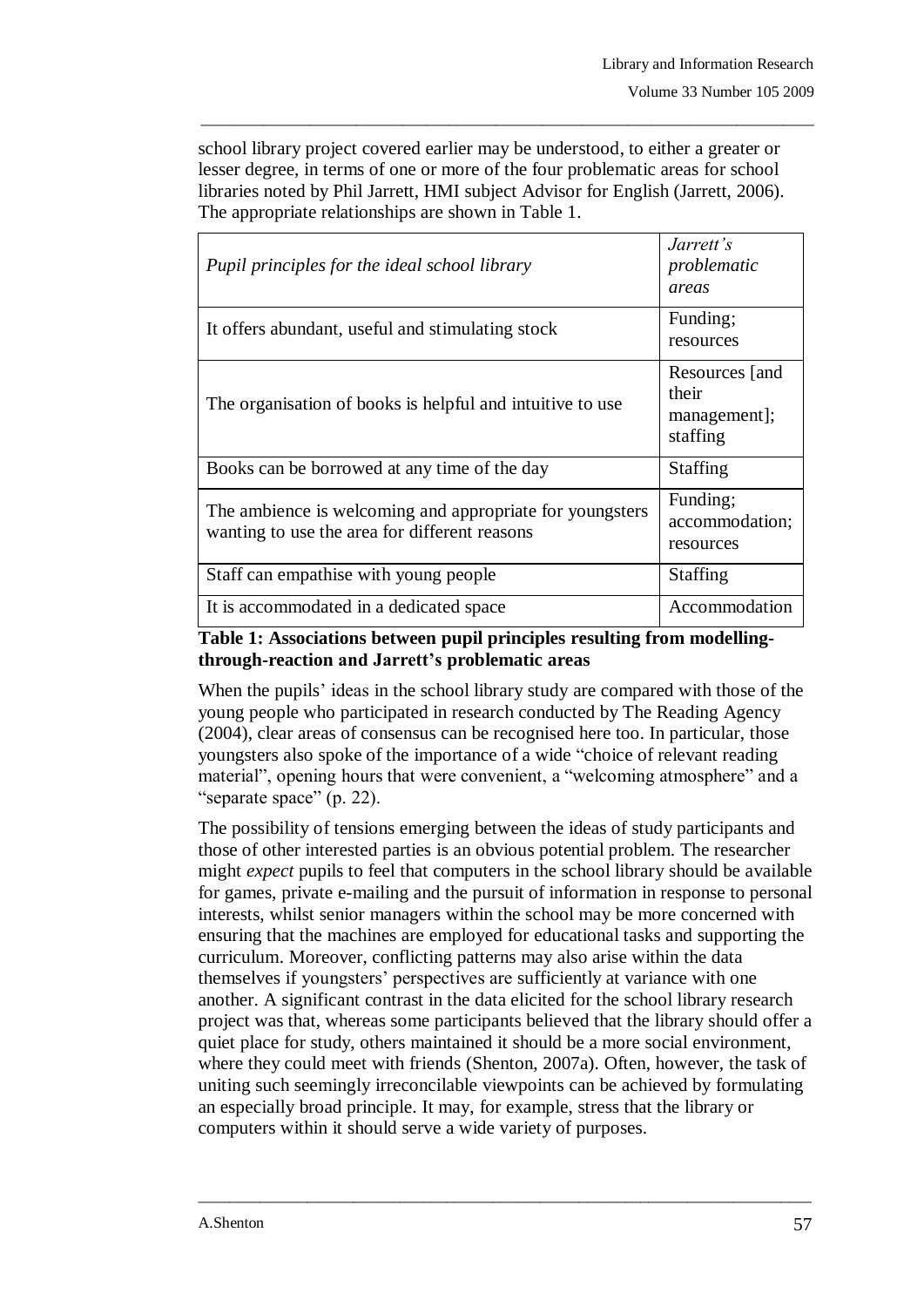Where what is desired by participants runs diametrically opposed to the policy of senior managers, it may be impossible to accommodate the former to a significant degree and, in these circumstances, any attempt that has been made to represent the modelling-through-reaction research as part of a genuinely consultative process may be perceived to be a sham. If the desires of users are simply "moderated", rather than rejected outright, the revised stipulations may form a particular kind of Taylor's (1968) "compromised" need (p. 182). In this context, Taylor explains how an individual's information need may be recast in accordance with the constraints that are in place. In the same way, the needs and wants of those participating in modelling-through-reaction research may well be "compromised" by senior managers in order that they may conform to existing policies, the aims and objectives of the organisation and the school's wider educational mission, as well as what is practical.

\_\_\_\_\_\_\_\_\_\_\_\_\_\_\_\_\_\_\_\_\_\_\_\_\_\_\_\_\_\_\_\_\_\_\_\_\_\_\_\_\_\_\_\_\_\_\_\_\_\_\_\_\_\_\_\_\_\_\_\_\_\_\_\_\_\_\_\_\_\_\_\_\_\_\_\_\_\_\_

## **5 Modes of data collection and analysis**

Early work featuring the modelling-through-reaction approach has involved the use of questionnaires, although much richer data can, of course, be collected via individual interviews and focus groups. Indeed, as the author has noted in a previous article (Shenton, 2006), qualitative researchers may be wary of using questionnaires since respondents merely react to "generic questions presented to all participants and there is no scope for the investigator to pursue, through more personally oriented follow-up prompts, the individual issues raised" (p. 2). Nevertheless, the use of a single, generic set of questions for all respondents in a particular study, even if different people have used different libraries or different reference books, is attractive in that it reduces preparatory work for the researcher and facilitates comparability of data but the questions must be phrased with care so that they are equally appropriate to everyone. Regardless of whether one-to-one interviews, focus groups or questionnaires are employed, the data collected should be categorised and coded on the basis of the inherent themes and the ultimate outcome will take the form of a set of general principles for the "ideal" as seen through the eyes of users. For inexperienced researchers, the categorising and coding process may form the most challenging aspect of the project.

### **6 Conclusions**

Modelling-through-reaction is a highly flexible research approach that may be implemented in a design that involves focus groups, one-to-one interviews or questionnaires, with "positive" and "negative" data solicited from users and nonusers. It is easy to apply whether the participants are young or old. The entities that may be subjected to scrutiny are similarly diverse. In an LIS context, they may include information organisations, services, resources and products. Modelling-through-reaction may also be applied to issues beyond our discipline. The principles that form the research outcomes may be used for both future development and evaluation.

Where modelling-through-reaction is employed in relation to a certain library and the study is undertaken by an information professional employed within the organisation, that person is well placed to understand the pupils' attitudes in terms of the particular characteristics of the organisation, its services and procedures,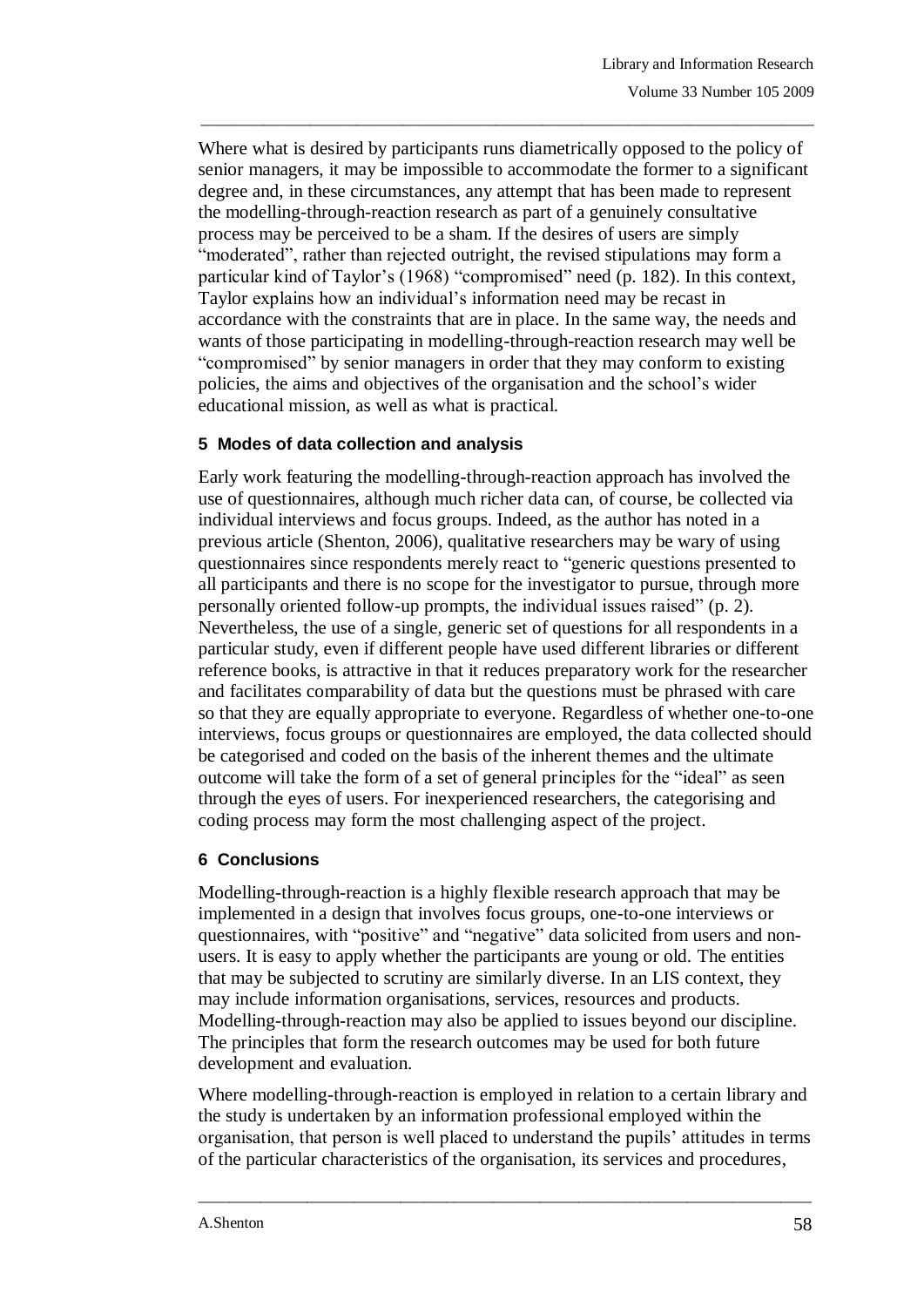and the nature of the users themselves. In short, the research is not being conducted in a "vacuum". This situation contrasts with work that may aim to identify the characteristics of the ideal reference book, since it may well be that the volumes which form the subject of participants' ideas are located in the users' homes and are never even seen by the information specialist, who is thus poorly placed to understand the participants' attitudes in-context.

\_\_\_\_\_\_\_\_\_\_\_\_\_\_\_\_\_\_\_\_\_\_\_\_\_\_\_\_\_\_\_\_\_\_\_\_\_\_\_\_\_\_\_\_\_\_\_\_\_\_\_\_\_\_\_\_\_\_\_\_\_\_\_\_\_\_\_\_\_\_\_\_\_\_\_\_\_\_\_

For all its attractions, modelling-through-reaction raises a number of important challenges for the researcher, notably how normative perspectives, beyond the attitudes of the participants, will be accommodated within the overall policy making process and how contextual factors outside the realms of the practitionerresearcher's experience and which may affect the data collected can be recognised and acknowledged.

## **References**

Barrett, L. and Douglas, J. (2004) *The CILIP guidelines for secondary school libraries*. London: Facet.

Bradshaw, J. (1972) The concept of social need, *New Society*, **496**, 640-643.

Clarke, C. (2009) Time to start shouting at school, *Library and Information Gazette*, **19 June – 2 July**, 4.

Cronin, B. (1981) Assessing user needs, *Aslib Proceedings*, **33**(2), 37-47.

Derr, R.L. (1983) A conceptual analysis of information need, *Information Processing and Management*, **19**(5), 273-278.

Dervin, B. (1976) The everyday information needs of the average citizen: A taxonomy for analysis. *In:* Kochen, M. and Donohue, J.C. (eds.) *Information for the community*. Chicago: American Library Association. 19-38.

Dervin, B. and Nilan, M. (1986) Information needs and uses, *Annual Review of Information Science and Technology*, **21**, 3-33.

Ellis, D. (1989) A behavioural approach to information retrieval system design, *Journal of Documentation,* **45**(3), 171-212.

Ellis, D. and Haugan, M. (1997) Modelling the information seeking patterns of engineers and research scientists in an industrial environment, *Journal of Documentation*, **53**(4), 384-403.

Ellis, D., Cox, D. and Hall, K. (1993) A comparison of the information seeking patterns of researchers in the physical and social sciences, *Journal of Documentation*, **49**(4), 356-369.

Eve J. and Schenk N. (2007) Informing and communicating research: Everyone's responsibility, *Library and Information Update*, **6**(6), 22-23.

 $\_$  ,  $\_$  ,  $\_$  ,  $\_$  ,  $\_$  ,  $\_$  ,  $\_$  ,  $\_$  ,  $\_$  ,  $\_$  ,  $\_$  ,  $\_$  ,  $\_$  ,  $\_$  ,  $\_$  ,  $\_$  ,  $\_$  ,  $\_$  ,  $\_$  ,  $\_$  ,  $\_$  ,  $\_$  ,  $\_$  ,  $\_$  ,  $\_$  ,  $\_$  ,  $\_$  ,  $\_$  ,  $\_$  ,  $\_$  ,  $\_$  ,  $\_$  ,  $\_$  ,  $\_$  ,  $\_$  ,  $\_$  ,  $\_$  ,

Faibisoff, S.G. and Ely, D.P. (1976) Information and information needs, *Information Reports and Bibliographies*, **5**(5), 2-16.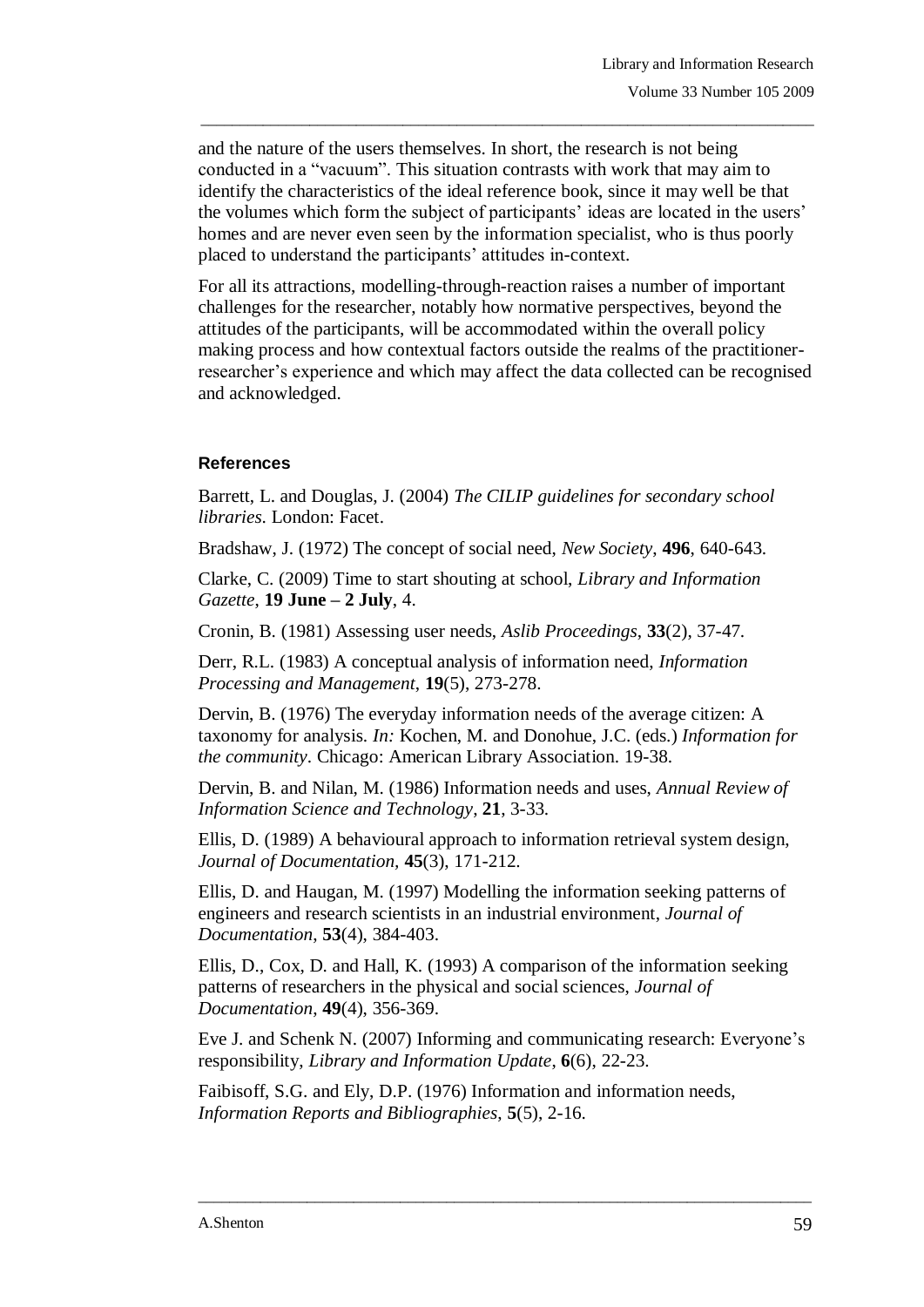Friel, L. de L. (1995) *The information research process with low-achieving freshmen using Kuhlthau's six-stage model and the interventions that facilitate the process*. PhD thesis, University of Massachusetts Lowell.

\_\_\_\_\_\_\_\_\_\_\_\_\_\_\_\_\_\_\_\_\_\_\_\_\_\_\_\_\_\_\_\_\_\_\_\_\_\_\_\_\_\_\_\_\_\_\_\_\_\_\_\_\_\_\_\_\_\_\_\_\_\_\_\_\_\_\_\_\_\_\_\_\_\_\_\_\_\_\_

Gratch, B. (1978) *Final report of the Pioneer Library System, LSCA no. 78-19, Central Library young adult project*. New York: Rochester Public Library.

Green, A. (1990) What do we mean by user needs? *British Journal of Academic Librarianship*, **5**(2), 65-78.

Jarrett, P. (2006) What makes a good school library? *School Libraries in View* [online], **22**. URL: [http://www.cilip.org.uk/NR/rdonlyres/14481A36-2A54-4A7F-](http://www.cilip.org.uk/NR/rdonlyres/14481A36-2A54-4A7F-A6B7-6433B8FDCAD1/0/sliv22b_new.pdf)[A6B7-6433B8FDCAD1/0/sliv22b\\_new.pdf](http://www.cilip.org.uk/NR/rdonlyres/14481A36-2A54-4A7F-A6B7-6433B8FDCAD1/0/sliv22b_new.pdf) [accessed 11.07.09].

Kuhlthau, C. C., Turock, B. J. and George, M. W. (1990) Validating a model of the search process: A comparison of academic, public and school library users, *Library and Information Science Research*, **12**(1), 5-32.

MacDonald, B.H. (2007) When numbers alone are not enough: Applications of qualitative methodologies, *Feliciter*, **53**(1), 26-29.

Murray, B-K.W. (1985) Regina public library's survey of young adults. In: Gagnon, A. and Gagnon, A. (eds.) *Meeting the challenge: Library service to young adults*. Ottawa: Canadian Library Association. 55-65.

Nicholas, D. (2000) *Assessing information needs: Tools, techniques and concepts for the Internet age*. 2nd Ed. London: Aslib.

The Reading Agency (2004) *Fulfilling their potential: A national development programme for young people's library services*. URL: [http://www.readingagency.org.uk/young/young%20people](http://www.readingagency.org.uk/young/young%20people-upload/FPsummaryreport04.pdf)[upload/FPsummaryreport04.pdf](http://www.readingagency.org.uk/young/young%20people-upload/FPsummaryreport04.pdf) [accessed 13.09.09].

Reuter, K. (2007) *Children selecting books in a library: Extending models of information behavior to a recreational setting*. Saarbrücken: VDM Verlag Dr. Muller.

Shenton, A.K. (2002) *The characteristics and development of young people's information universes*. PhD thesis, Northumbria University, Newcastle upon Tyne.

Shenton, A.K. (2006) Squaring the circle: Appreciating the individual in questionnaire-based research, *Information Research Watch International*, December, 2-3.

Shenton, A.K. (2007a) Attitudes to books and school libraries among teenagers in an English high school, *New Review of Children's Literature and Librarianship*, **13**(1), 31-57.

Shenton, A.K. (2007b) Viewing information needs through a Johari Window, *Reference Services Review*, **35**(3), 487-496.

Shenton, A.K. (2007c) The information-seeking behaviour of teenagers in an English high school, *School Librarian*, **55**(3), 125-127.